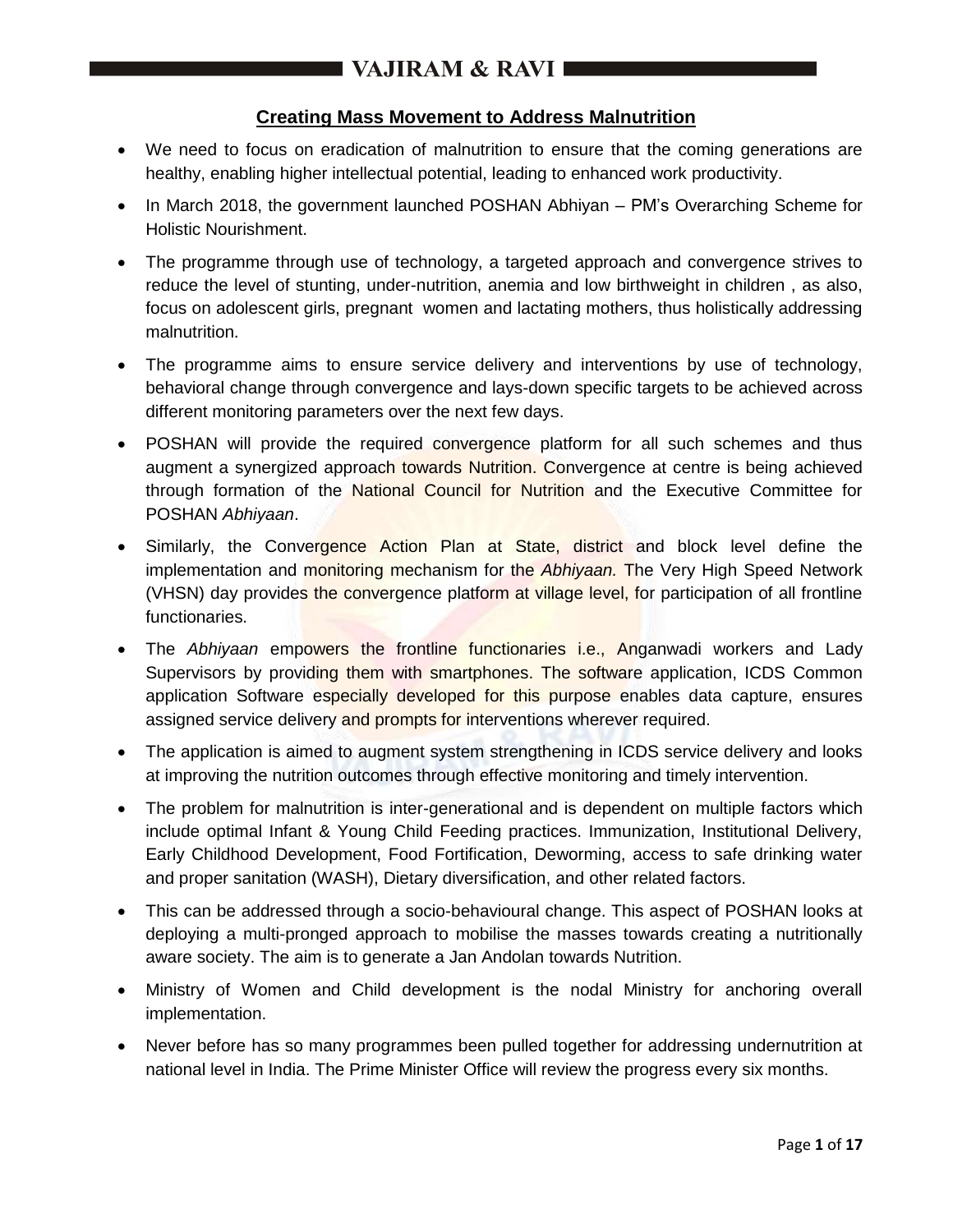- This *Abhiyaan* is going to be linked with incentives for the front line workers like Anganwadi workers for better service delivery, for the team based incentives for Anganwadi workers, ASHA and ANM for achieving targets together; and for early achiever states and UTs.
- For the non-performing states/UTs/districts/blocks/Anganwadi centres there would be focused support and hand holding to make them start performing better.

## **Food to Nutrition Security**

 Food security can be achieved by harnessing the tools of agriculture, nutrition and health in an integrated manner. Both food and non-food factors will have to receive concurrent attention. Some of the steps needed for this purpose are

### *Food to Nutrition Security*

- There is need for a change in emphasis from food security to nutrition security and for this we need a food based approach not a drug based.
- In the area of nutrition security, it is important to look at food adequacy, protein deficiency and deficiency of micronutrients like iron, iodine, zinc, vitamin A etc.
- Above all, a global grid of genetic gardens of Biofortified plants will be an important tool for fighting hidden hunger.

### *National Nutrition Week*

• National Nutrition Week and other such events will help in generating awareness of the implications of malnutrition particularly with reference to bran particularly with reference to brain development in the child.

### *Making National Nutrition Mission a Success*

- Government has approved a National Nutrition Mission as a response to the widespread malnutrition.
- The Nutrition Mission should have the following interactive components to make it a success:
	- $\circ$  Overcoming undernutrition through the effective use of the provisions of the Food Security Act and also taking advantage of the enlarged food basket which includes millets in addition to rice and wheat.
	- $\circ$  Assuring enough protein intake through increased pulses production and increased consumption of milk and poultry products.
	- o Overcoming the hidden hunger caused by micronutrient malnutrition through the establishment of genetic gardens of Biofortified plants.
	- $\circ$  Ensuring food quality and safety through steps for the adoption of improved postharvest management
- In addition to the above, there is need within the mission for provision of clean drinking water, sanitation, primary health care and nutrition literacy.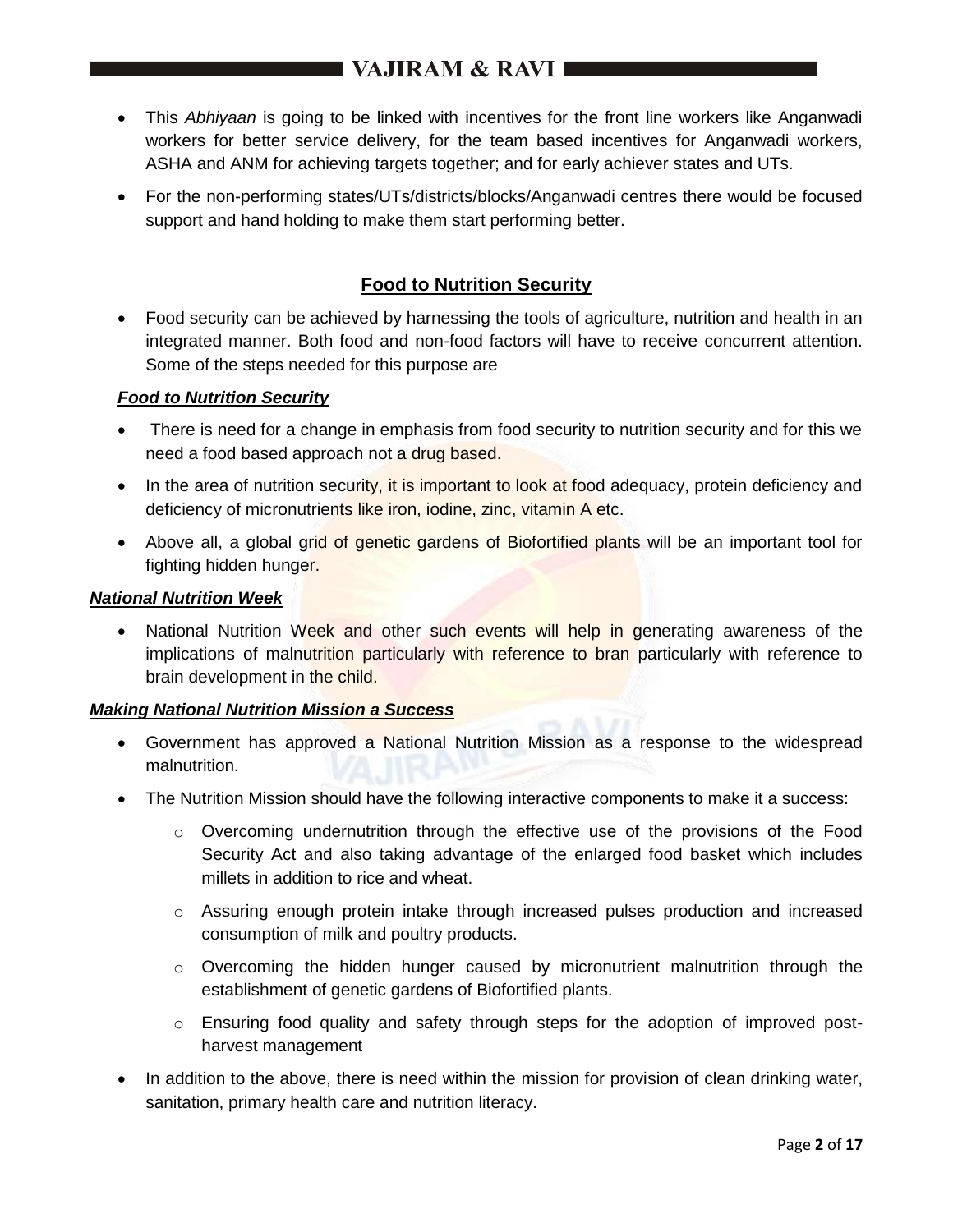The Nutrition Mission should have proper monitoring tools so that the efficacy of the intervention can be judged.

## **Role of Health Services in Nutrition**

#### *A decline of under-nutrition*

- High priority was accorded to reducing under-nutrition in pre-school children. The Integrated Child Development Services (ICDS) was aimed at providing food supplements to children from poor and marginalized sections to bridge the gap between requirement and actual dietary intake. Another component of ICDS programme was weighing children for early detection of growth faltering and under-nutrition and initiating appropriate management of under-nourished children.
- The NFHS-4 showed that even in 2015 coverage under both the components still remains suboptimal.
- Despite suboptimal coverage, there has been a slow but steady reduction in the prevalence of under-nutrition in pre-school children.
- The steady decline in U5MR between 1970 and 2015 was due to substantial improvement in access to substantial improvement in access to health services for immunization and treatment of infections in under-five children.

#### *Optional nutrition in childhood*

- As birth weight is a major determinant of growth, low birth weight children grow along a lower trajectory of growth during infancy, childhood and adolescence. As a result, nearly half of the children are classified as stunted and underweight.
- If BMI for age is used as the criterion for under-nutrition only 18.4 per cent of the under-five children were under-nourished and 2.6 percent were over-nourished.
- Data from research studies in India indicate that under-five children, who gain undue weight during childhood and adolescence, were more prone to become adipose and develop hypertension and diabetes in adult life.

#### *Elimination of blindness*

- During the 1960 Untreated severe infections, especially measles, in the already severely under-nourished young children, led to keratomalacia; those who survived the infections were often left with nutritional blindness.
- Based on findings on a survey, Massive Dose Vitamin A Supplementation (MDVAS) once every six months for 1-5 years-old children was initiated in 1970; but coverage under the promgramme was low. During the eighties there was a steep reduction in keratomalacia; over the next decade blindness due to vitamin A deficiency was not reported by major hospitals.
- The elimination of keratomalacia was, therefore, an example of health care interventions helping in achieving nutritional goals.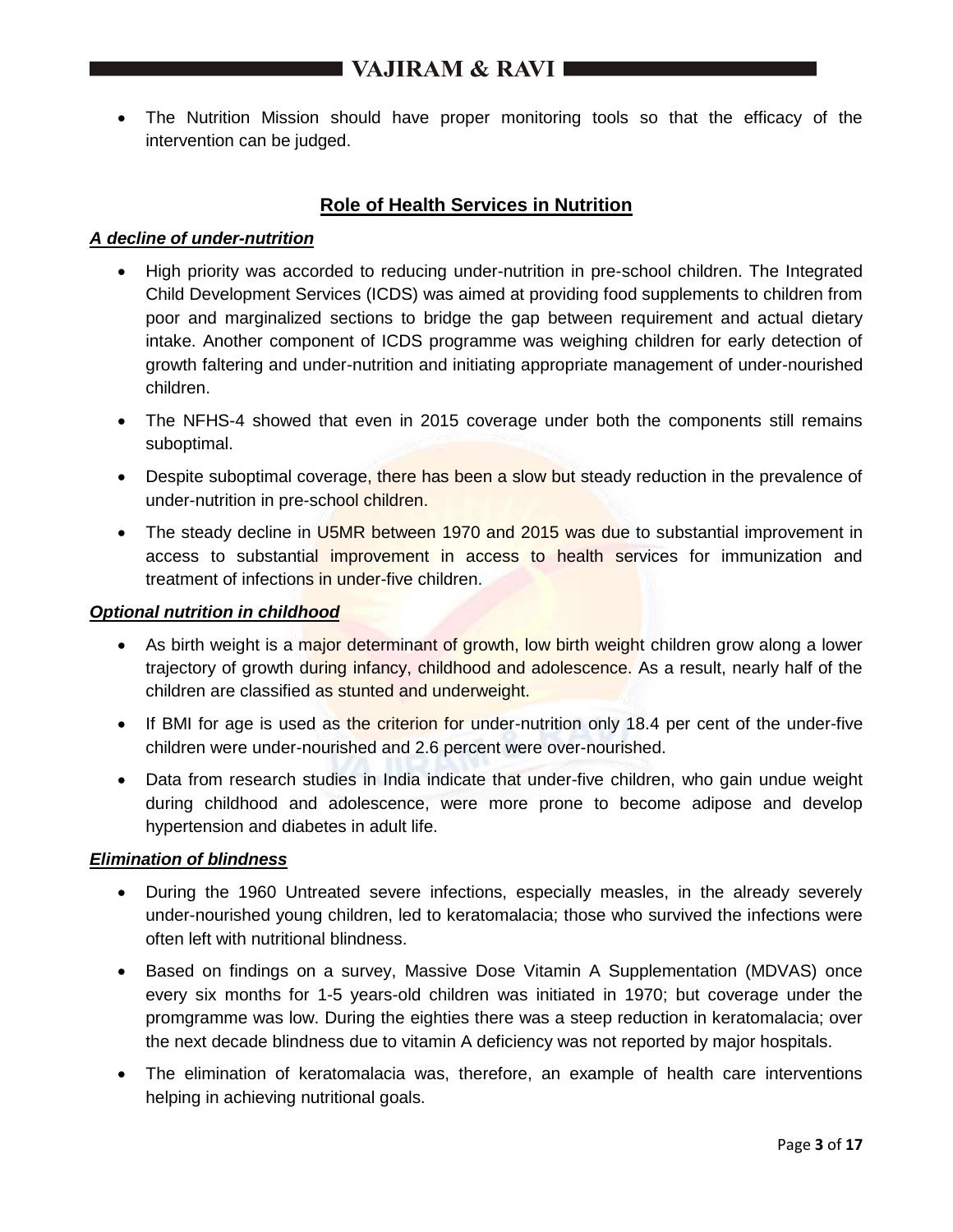#### *Universal salt iodization*

- Iodine deficiency disorder (IDD) have been recognized as a public health problem in India.
- IDD during pregnancy was associated with high abortion and foetal wastage rates; some infants born to these mothers suffered from cretinism and mental retardation in adults, IDD include hypothyroidism and goitre.
- The National Goitre Control Programme initiated in 1962, focused on supplying iodised salt to those living in goitre belt.
- Surveys carried out in the eighties showed that IDD existed in pockets in all states in India. Taking this into account National Iodine Deficiency Disorders Control Programme (NIDDCP) was initiated in 1992 with the goal that all salt for human consumption will be iodised to ensure universal household access to iodised salt.
- IN 2007 mandatory fortification of al salt for human consumption with iodine was notified. Concurrently, an awareness campaign on health benefits of the use of iodised salt was mounted through all media of communication. These initiatives paid rich dividends.

#### *Dual nutrition and health burden*

- The data from surveys had shown that there has a progressive increase in the over-nutrition rates both in men and in women in the last four decades.
- Over-nutrition rates in women were higher than over-nutrition rates in men.
- For optimal nutrition, those with BMI < 18.5 should gain weight so that they become normally nourished; but normally nourished persons should not gain weight and become overnourished.
- Health education message (through all media of communication) that a at least 30 minutes of sustainable discretionary physical activity (such as walking) per day is essential for optimal nutrition and health may go a long way in halting the rise in over nutrition and NCD rates in adults.

#### *Conclusion:*

- Ideally, nutritional assessment should be carried out periodicity in all individuals and more often in vulnerable segments of the population such as children adolescents, pregnant and lactating women and elderly citizens. Neither nutrition and health services nor our population, are geared for such routine periodic assessment for early detection, appropriate counseling and effective management of nutritional deficiencies and excesses before clinical problems arise.
- Nutritionists and physicians have to play a critical role in combating the dual nutrition and disease burden by appropriate nutrition and lifestyle counseling and nutrition and health care. Promoting synergy between health and nutrition services will enable the country to successfully face the nutrition challenges and achieve rapid improvement in health and nutritional status of the population.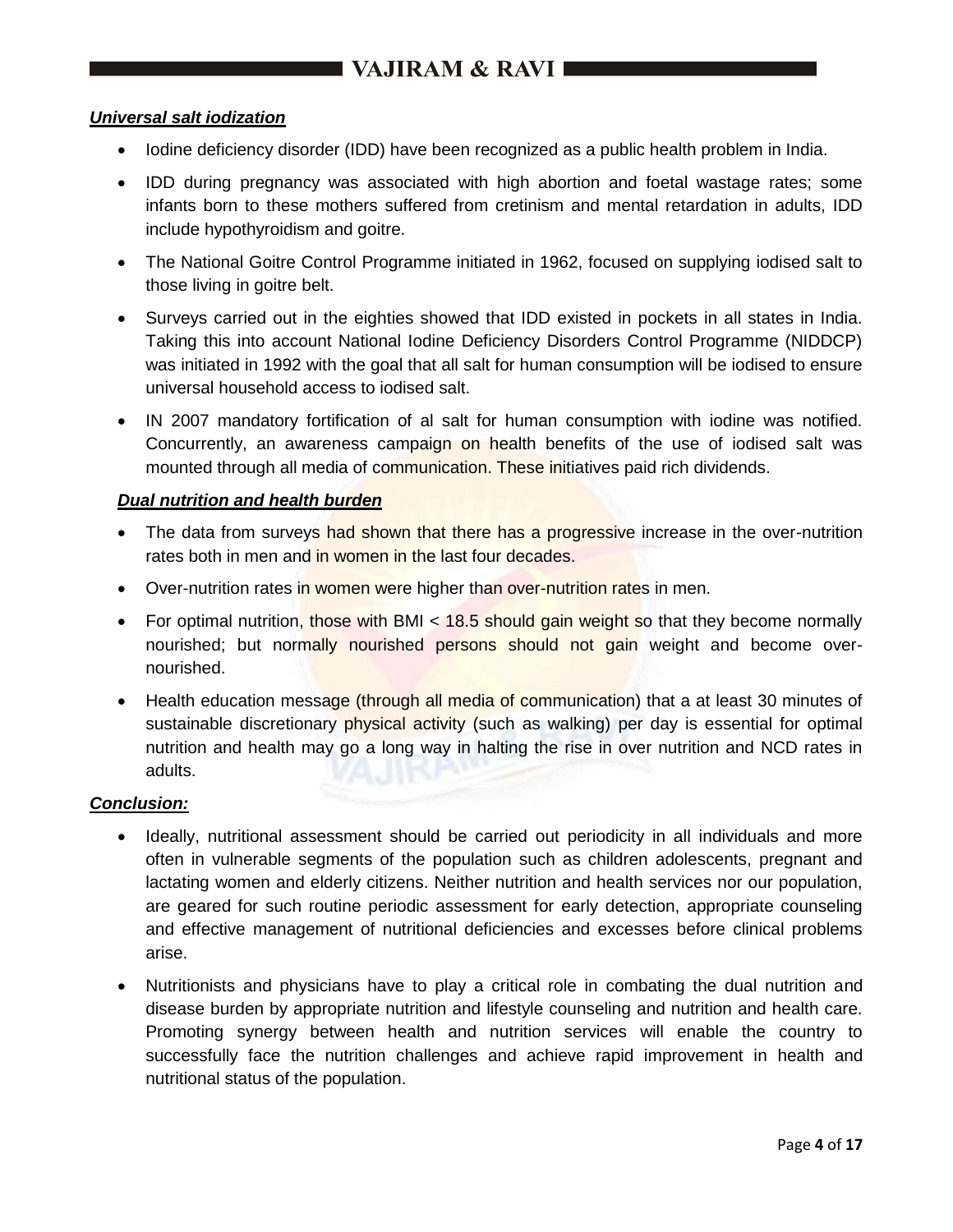## **Accountability for Nutrition Outcomes**

- For creating a "New India", one of the most important areas that should be targeted is nutrition.
- Battling of malnourishment is also one of the most effective tools to empower people left behind to participate in the growth process. The economic benefits of investing in proper nutrition are several; improving nutritional outcomes would help in controlling diseases, reduce infant and maternal mortality, empower women, break the vicious intergenerational cycle of malnutrition, improve worker productivity, and even improve learning outcomes for students.
- An international study has ascribed the overall benefits to cost ratio to be 16:1 for low and middle-income countries.
- While adequate intake of calories in specific segments of the society does remain a challenge, there are several also other determinants for nutrition outcomes. These include, for example, the status of water supply, sanitation, and hygiene.
- The status of girl child and mother is also important as their nutritional status influences the status of the child. The Swachh Bharat Mission (SBM) and the Beti Bachao Beti Padhao missions by the government have been launched to tackle these very problems.
- In addition, a number of existing programs target nutrition outcomes, directly or indirectly, These include the Integrated Child Development Services (ICDS), National Health Mission-, Janani Suraksha Yojana, the National Rural Drinking Water Programme, Matriya Sahyog Yojana, SABLA for adolescent girls, Mid-Day Meals Scheme, Targeted Public Distributions System, National Food Security Mission, Mahatma Gandhi National Rural Employment Gurantee Scheme and the National Rural Livelihood Mission among other.

Why we need National Mission for Nutrition?

- The current efforts are fragmented. There is a need to bring together all the relevant stakeholders.
- The mission sets specific targets related to nutritional outcomes and a timeline in which those are to be achieved. This brings urgency in tackling the problem of malnutrition while demonstrating political commitment towards it.
- The mission encompasses a targeted strategy consisting of a plan of actions and interventions.
- The nutrition mission targets behavioral change through social awareness, and by creating a mass movement through a partnership between government, the private sector, and the public.

#### *Current Status:*

 According to the national family health survey between 2005-06 to 2015-16; stunting in children declined from 48 to 38 per cent, proportion of underweight children gone down from 42.5 to 35.7 per cent, proportion of women with low body mass index has gone down from 35.5 per cent to 22.9 per cent, and anemia in women declined marginally from 55.3 per cent to 53 percent.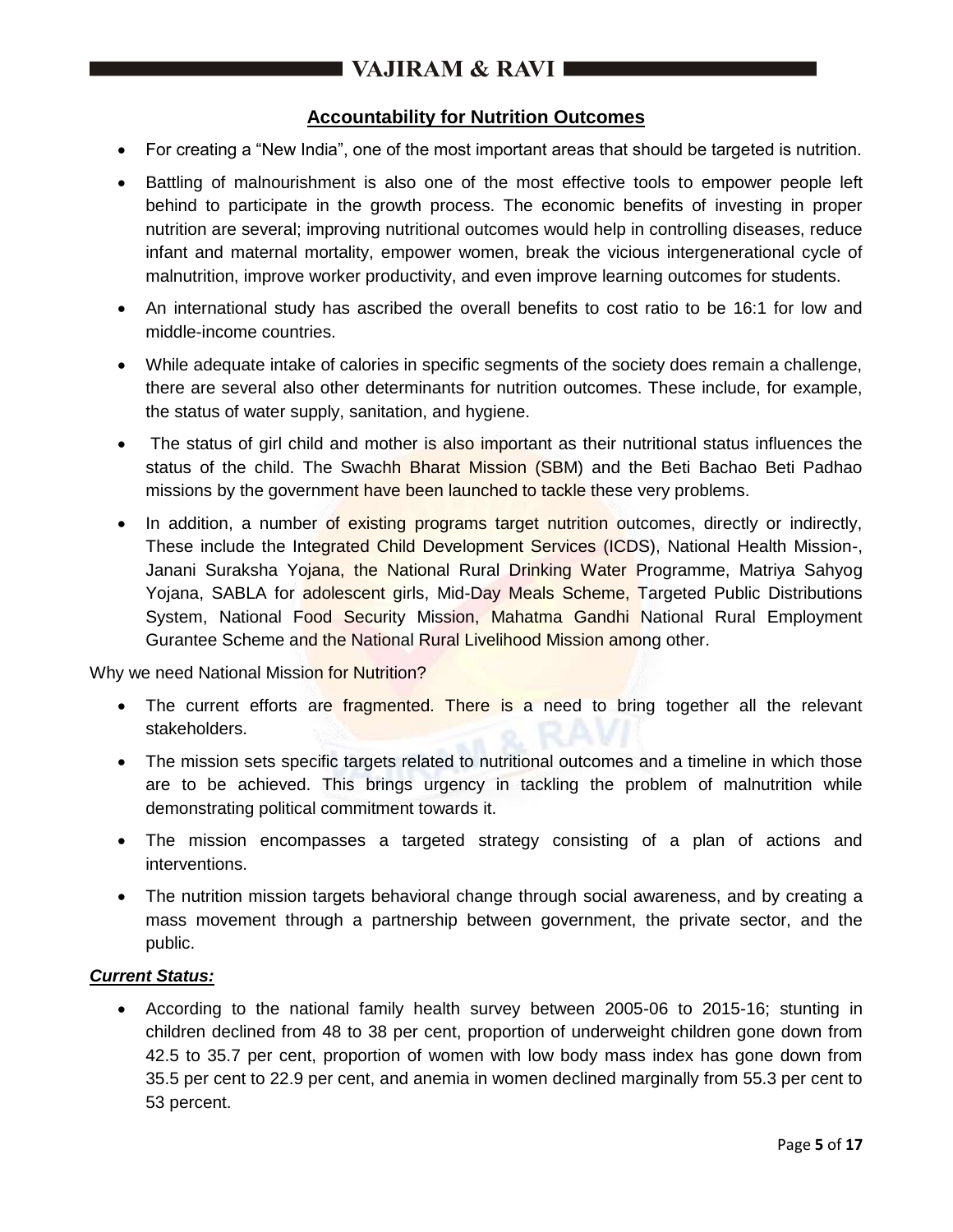### *About National Nutrition Mission*

- The nutrition strategy prepared by NITI Aayog envisages several interventions to achieve these targets. One is to target improvement in nutrition and health during the first three years in the child's life.
- Other interventions are related to nutrition and healthcare for mothers, and adolescents, control of micronutrient deficiencies, and community nutrition.

#### *Key Implementation Strategy:*

- *Outcome orientation:* One of the biggest changes proposed through the nutrition strategy is to orient the system towards achievements of outcomes. This would be done through universal monitoring of parameters of the beneficiaries, and real-time tracking of the progress made.
- *Incentives based on outcomes*
- *Data collection and monitoring*
- *Coordination between different programmes:* To achieve coordination across these programmes, a national council has been set up under NITI Aayog with participation by the ministers from all the relevant ministries. This council will be responsible for overall policy direction in relation to the nutrition mission and will report to the Prime Minister. Another executive committee of national nutrition mission has been set up at the secretary level. The design of these institutions also promotes cooperative federalism since they include representation from 5 states on a rotation basis.
- *Geographical convergance:* In parallel to another flagship programme of the government, namely the aspirational districts programme, attempts would be made to uplift the worstperforming districts.
- Jan Andolan: Participation of people in the programme would be important to develop the required commitment to bring about lasting change at the ground level.

# **Nutritional Status in India**

- India is home to over 40 million stunded and 17 million wasted children (under-five years). Despite a marked trend of improvement in a variety of anthropometric measures of nutrition over the last 10 years, child undernutrition rates persist as among the highest in the world. This inequality it accentuated by stark disparities across states.
- Policy-makers must accound for two key facts: (1) direct nutrition interventions can reduce stunting only by 20 per cent; indirect interventions (for example, access to Water and Sanitation ) must tackle the remaining 80 per cent, and (2) 50 per cent of the growth failure of babies accured by two years of age occurs in ths womb owing to poor nutrition of the mother.

### *Key Nutrition Matrics*

A. Nutritional Status of Children

| <b>Indicator</b>                            | %    |
|---------------------------------------------|------|
| Children (under-five years) who are stunted | 38.7 |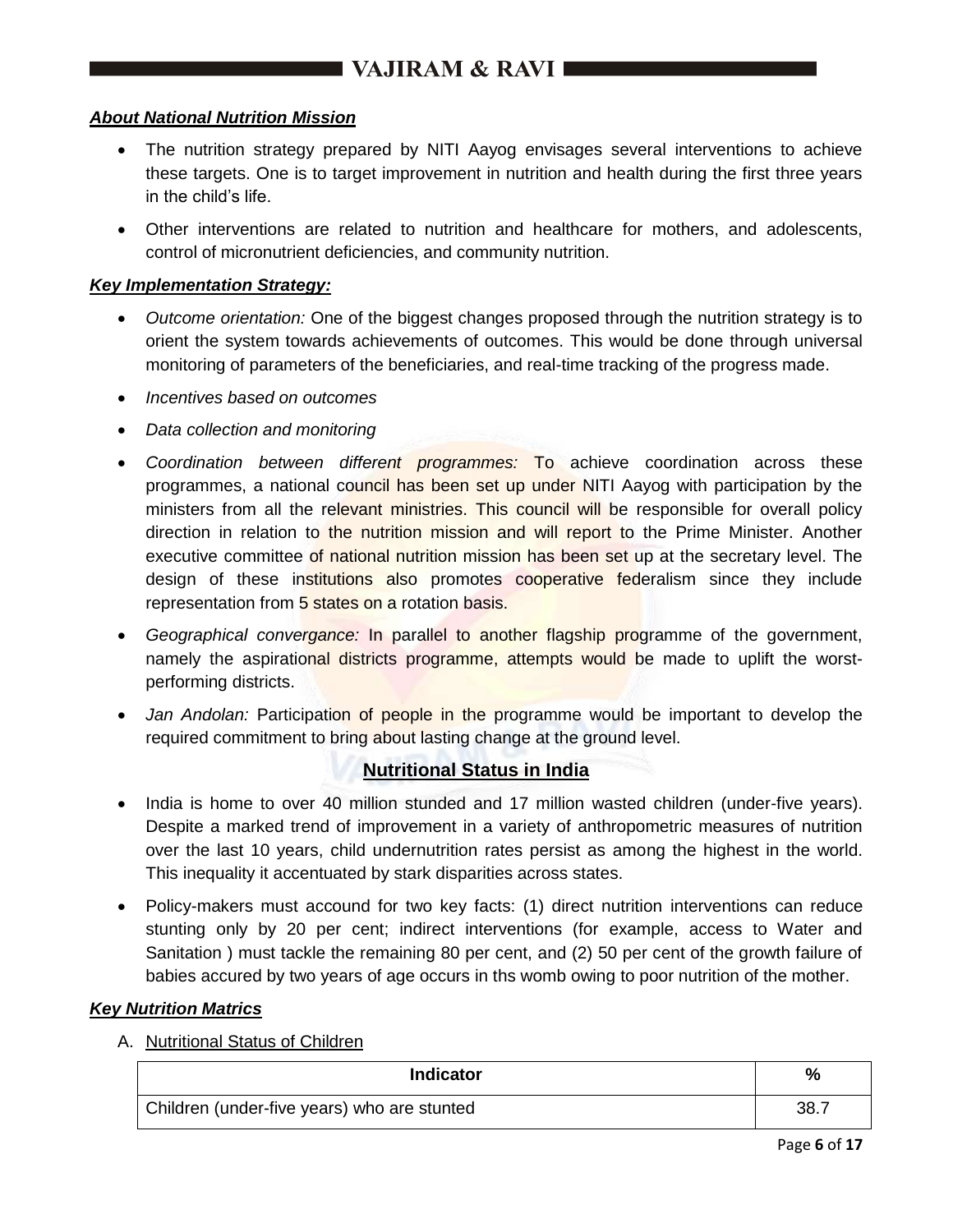# I VAJIRAM & RAVI **III**

| Children (under-five years) who are wasted      | 15.1 |
|-------------------------------------------------|------|
| Children (under-five years) who are underweight | 29.4 |
| Children (6-59 months) with a anaemia           | 69.5 |

## B. Nutritional Status of Women and Adolescent Girls

| Indicator                                                  | %    |
|------------------------------------------------------------|------|
| Pregnant women (15-49 years) with anaemia                  | 58.7 |
| Women (of reproductive age) who are undernourished         | 33.3 |
| Women (20-24) who were married before the age of 18        | 30.3 |
| Indian women who are underweight when they begin pregnancy | 42.2 |

## *Existing Policy Framework*

- The most prominent government nutrition interventions include the ICDS programme led by the Ministry of Women and Child Development (MWCD), and the NHRM led by the Ministry of Health and Family Welfare (MHFW).
- These programmes are supplemented by PDS.
- Also the National Nutrition Mission (NNM) has been set up.

### *Policy recommendations*

- **1.** Strengthen and restructure ICDS, and leverage PDS
- **2.** Extend coverage of food fortification of staples
- **3.** Target multiple contributing factors, for example, WASH
- **4.** Align agricultural policy with national nutritional objectives
- **5.** Boost private sector engagement in nutrition interventions

### Nutrition-specific interventions

| <b>Target Group</b>                         | <b>Schemes</b>                                    | <b>Key Interventions</b>                                                                                                           |
|---------------------------------------------|---------------------------------------------------|------------------------------------------------------------------------------------------------------------------------------------|
| Pregnant and<br>lactating<br><b>Mothers</b> | <b>ICDS</b>                                       | <b>ICDS: Supplementary</b>                                                                                                         |
|                                             |                                                   | Nutrition, counseling on diet, rest and breastfeeding, health and<br>nutrition education                                           |
|                                             | Indira Gandhi<br>Matritva Sahyog<br>Yojna (IGMSY) | <b>Conditional Maternity Benefit</b>                                                                                               |
|                                             | Reproductive<br><b>Child Health</b>               | NRHM : Antenatal care, counseling, iron supplementation,<br>immunisation, transportation for institutional delivery, institutional |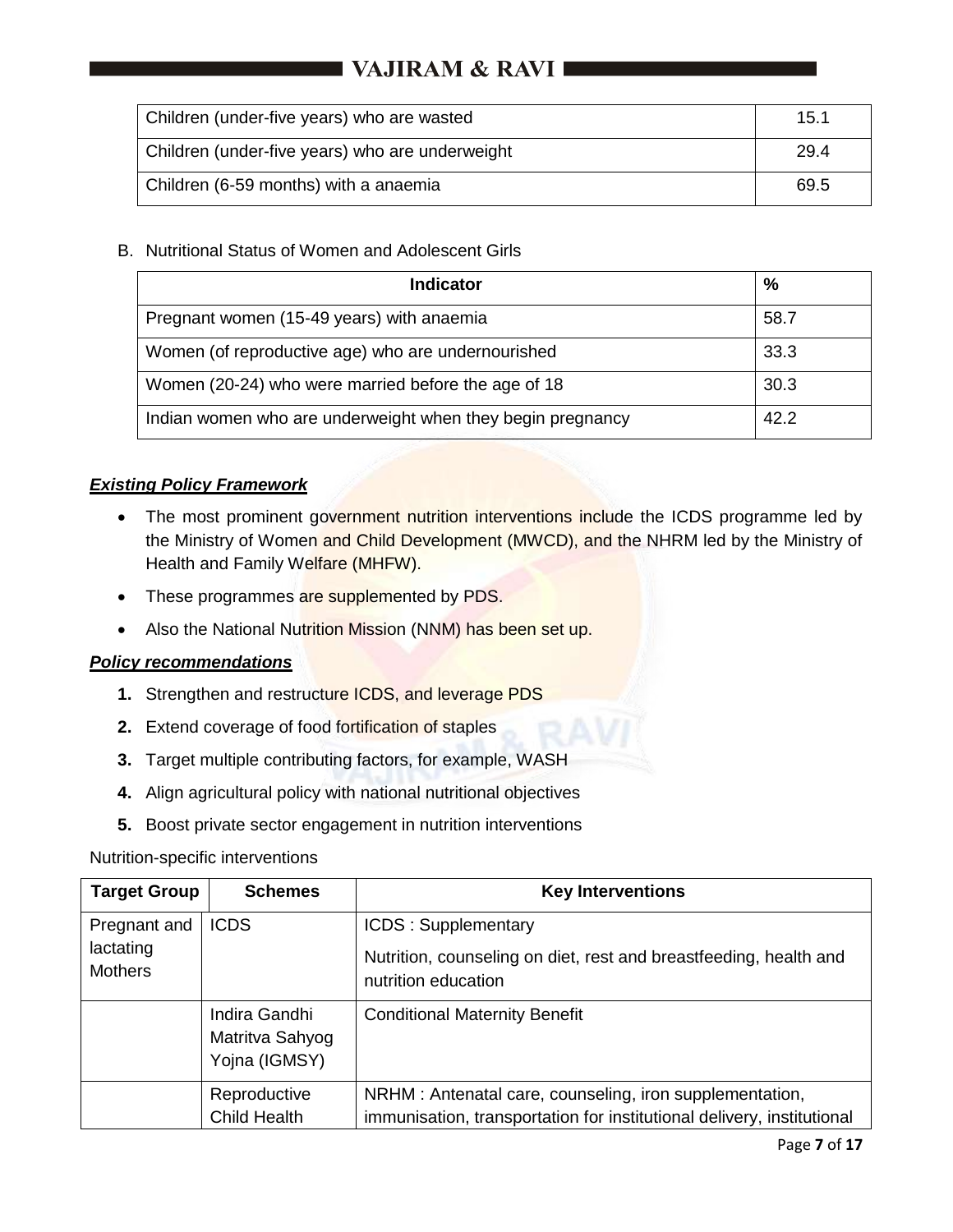# **I VAJIRAM & RAVI III**

|                         | (RCH-II), National<br><b>Rural Health</b><br>Mission (NRHM),<br>Janani Suraksha<br>Yojna (JSY) | delivery, cash benefit, post-natal care, counseling for<br>breastfeeding and spacing of children etc.                                                                                                                                                                                                                                     |
|-------------------------|------------------------------------------------------------------------------------------------|-------------------------------------------------------------------------------------------------------------------------------------------------------------------------------------------------------------------------------------------------------------------------------------------------------------------------------------------|
| Children (0-3<br>years) | <b>ICDS</b>                                                                                    | ICDS: Supplementary nutrition, growth monitoring, couselling<br>health education of mothers on child care, promotion of infant and<br>young child feeding, home-based counseling for early childhood<br>stimulation, referral and follow-up of undernourished and sick<br>children                                                        |
|                         | RCH-II,<br><b>NRHM</b>                                                                         | NRHM : Home-based newborn care, immunisation, micronutrient<br>supplementation, deworming, health check-up, management of<br>childhood illness and severe undernutrition, referral and cashless<br>treatment for the first month of life, care of sick newborns, facility-<br>based management of severe acute malnutrition and follow-up |
|                         | Rajiv Gandhi<br><b>National Creche</b><br>Scheme                                               | Rajiv Gandhi National Creche scheme: Support for the care of<br>children of working mothers.                                                                                                                                                                                                                                              |

## **Financial Inclusion in India: Challenges and Way Forward**

- Financial inclusion in a process that focuses on raising the standard of living of the underprivileged people in the society with the objective of making them self-sufficient and well informed to make better financial decisions.
- It is the process of ensuring access to financial services and timely and adequate credit where needed by vulnerable groups at an affordable cost.

### *Historical Developments*

- In India, financial inclusion exercise explicitly started with the nationalization of State Bank of India in 1955.
- 14 private sector banks were nationalized in 1969 to serve the unbanked population.
- The concept of priority sector lending became important by 1974 which implied directed lending to unbanked areas, and in 1980, eight more private banks were nationalized to extend banking in rural and remote areas.
- Self Help Group-bank linkage programme, use of business facilitators and correspondents, easing of 'Know-Your-Customer' (KYC) norms, electronic benefits transfer, use of mobile technology, opening 'no-frill accounts' and emphasis on financial literacy are some of the examples of financial inclusion.
- In 2014, Government launched Pradhan Mantri Jan Dhan Yojna (PMJDY).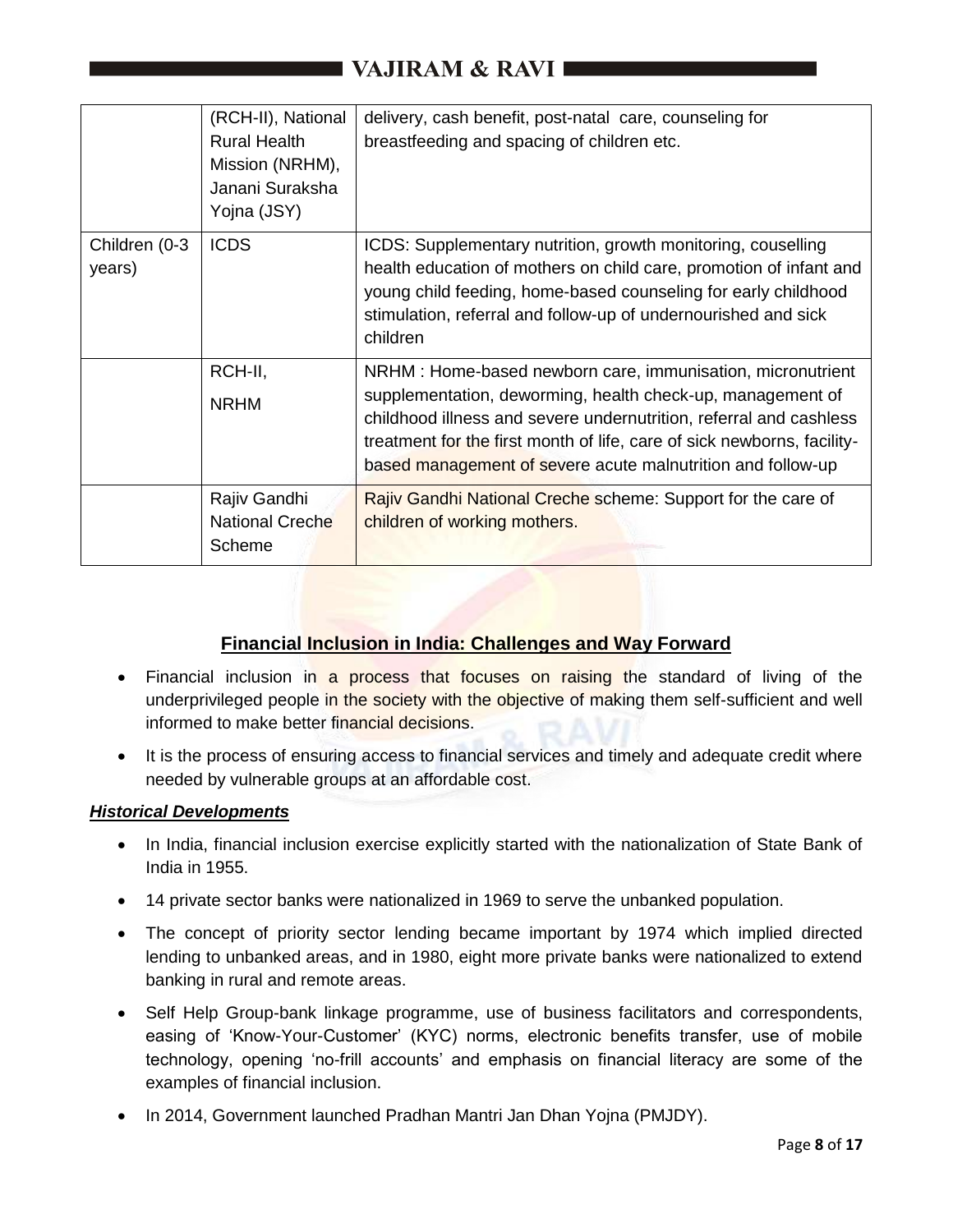# **EXAMPLE IN VAJIRAM & RAVI**

 The Government continued its efforts towards achieving financial inclusion by introducing Micro Units Development Refinance Agency (MUDRA) to focus on providing credit to small entrepreneurs.

#### *Challenges*

- Some Accounts under PMJDY are not operative.
- Lack of financial literacy
- Too large volumes of Accounts-There is a need for technical and institutional infrastructure for e-payment systems to service a large number of new and existing accounts.
- Need for Manpower planning.
- Secure Environment The security of electronic transactions is a matter of concern.
- Ease of transaction
- Demand Side Factor- Factors such as lower income or asset holdings, lack of awareness about the financial products, perceivably unaffordable products, high transaction costs, products which are not convenient, inflexible, and not customized to the rural sector income pattern are a major barrier for gaining access to the financial system.

#### **Conclusion**

- In view of the increasing complexity of financial inclusion, there may be a need to consider a roadmap as well as a regulator. The digitization is necessary for achieving higher financial inclusion.
- The country has a low level of literacy of about 70 per cent, with English literacy of not more than 10 percent of the population.
- India continues to have 30 per cent of its population or nearly 40 crore people below the poverty line and 90 percent operating in the informal sector. These people could also be slow in embracing digital economy. In addition, low volume of business in rural shops, shopping sheds, rural makeshift kiosks may not justify the cost of installing equipment to read and safely secure the data on plastic money. The cost of providing equipment in remote parts of the country and ensuring seamless connectivity at the affordable cost would be another challenge that would need to be addressed.
- To rapidly digitalize India, probably, there is a need for a Committee to understand the problem, become aware of the challenges, and then prepare a roadmap to achieve success.

### **Boosting Infrastructure to fuel Development**

- There are some areas in infrastructure where the externalities caused by projects cannot be captured by project revenues alone. Therefore, the Government has created a Viability Gap Funding arrangement through a window in the Finance Ministry.
- The government has rolled out two inter-linked programmes Smart Cities Mission and the AMRUT. Smart Cities Mission aims at building 100 Smart Cities with state-of-the-art amenities.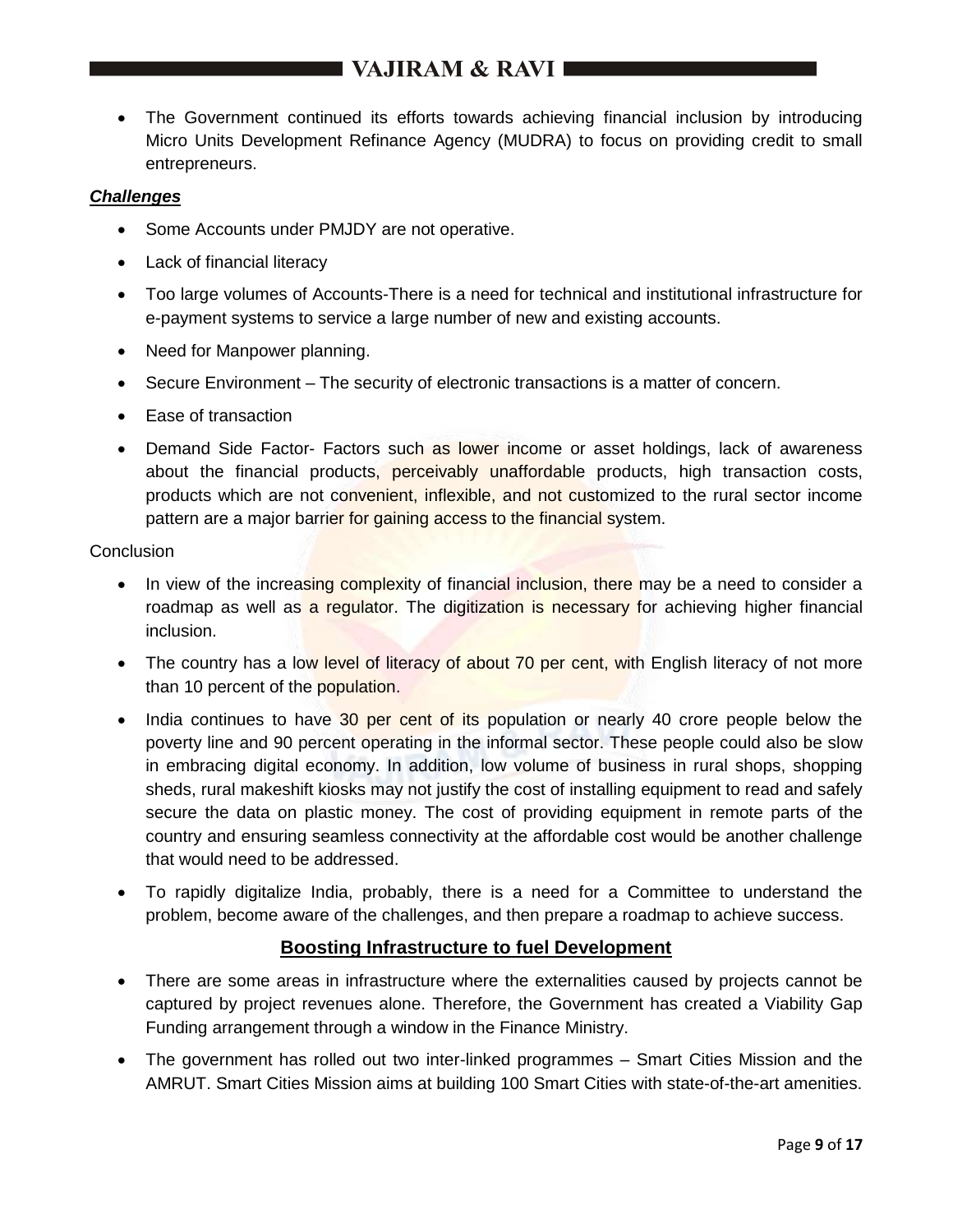# **EXAMPLE VAJIRAM & RAVI**

- These Cities have started implementing various project like Smart Command and Control Centre, Smart Roads, Solar Rooftops, Intelligent Transport Systems, Smart Parks.
- To perverse and revitalize soul of the heritage cities in India, National Heritage City Development and Augmentation Yojana (HRIDAY) has been taken up.
- The AMRUT programme focuses on providing water supply to all households in 500 cities.
- Government is confident to complete National Highways exceeding 9000 kilometers length during 2017-18. Ambitious Bharatmala Pariyonjana has have been approved for providing seamless connectivity of interior and backwards areas and borders of the country.

#### *Power Sector*

- In the power sector the government is working towards changing the law so that power purchase agreements (PPAs) are enforced.
- The government's strategy is aimed at improving India's per capita power consumption, which is around 1000 kWh among the lowest in the world. In comparison, China has a per capita consumption of around 4,000 kWh, with developed nations a averaging around 15,000 kWh per Capita.

#### *Housing*

- Low Income Group (LIG) housing was provided through Basic Services for Urban Poor (BSUP) and Integrated Housing and Slum Development Programme (IHSDP) components later Rajiv Awas Yojana (RAY) of JNNURM. The biggest challenge that this program faced was the scarcity of suitable land. Delays in implementing such programs led to cost escalations.
- Projects funded under the Urban Infrastructure and Governance (UIG) submission required the possible eviction of slum dwellers, in which case clear policies on their rehabilitation were necessary.
- The Housing for All mission aims to build on RAY and fully address the housing shortage by 2022.

### *Transport*

- In the transport sector, the framing of an integrated transport policy to fasten the development of infrastructure for the sector is needed.
- Some of the specific actions taken by Government include the development of inland waterways, coastal shipping, dedicated freight corridors in railways, electronic tolling system, development of public transport including metro, bus rapid common ticketing for urban transport etc.
- The UDAY Scheme, will help in financial turnaround and revival of electricity distribution companies of India.
- Also 100 per cent FDI is permitted under the various infrastructure sectors.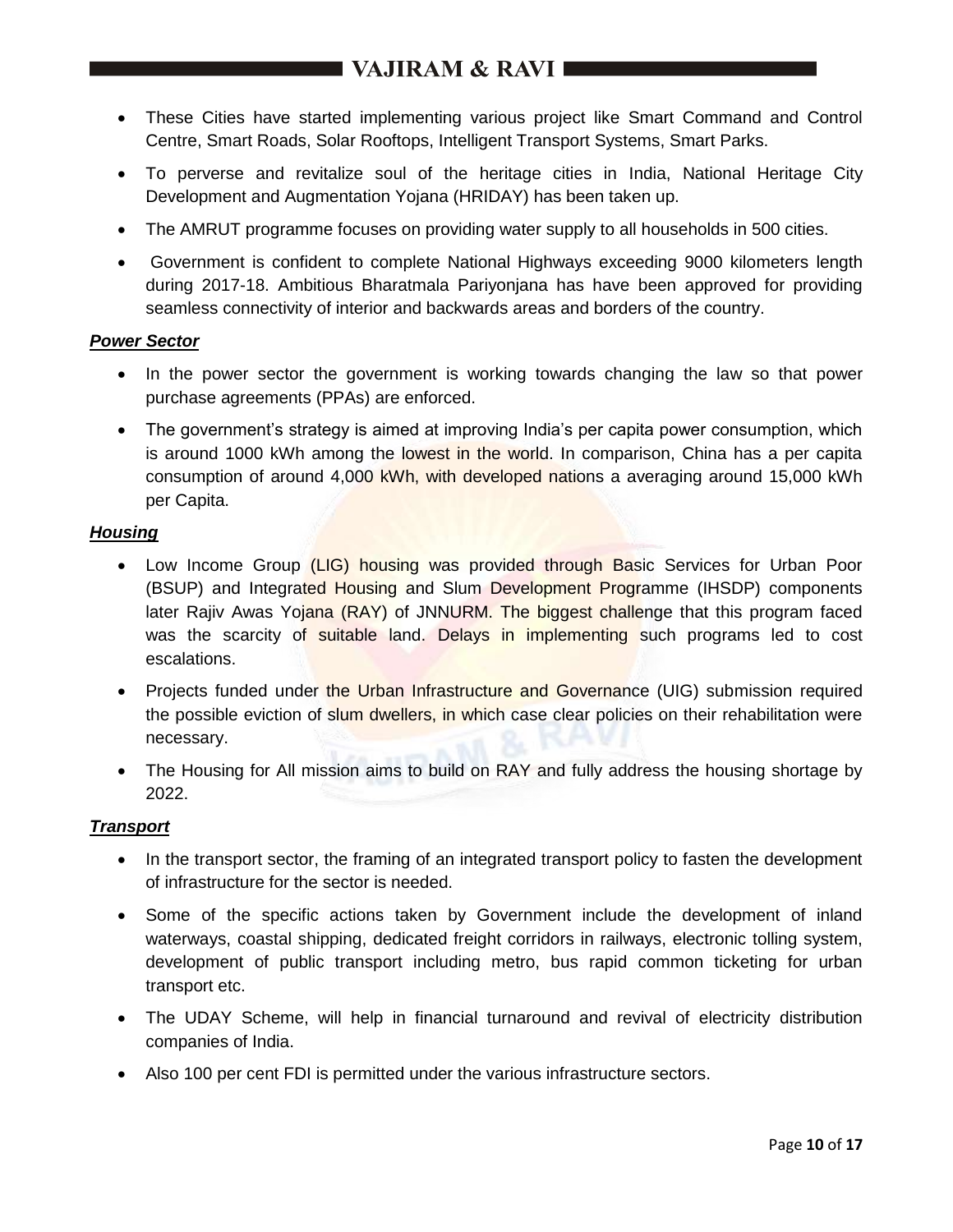- The eight core infrastructure industries include coal, crude oil, natural gas, refinery products, fertilizers, steel cement and electricity.
- The growth drivers for infrastructures in India are Government Initiatives, Infrastructure Need, Housing Development, International Investment, and Public-Private Partnerships.

### *Recent Budget Provisions*

- The Govt. will create a dedicated Affordable Housing Fund in National Housing Bank. An interest subsidy will be provided to rural households that are not covered under PMAY.
- India will invest as much as Rs. 5.95 lakh crore in creating and upgrading infrastructure in the next financial year.
- The Budget also levied a Rs. 8 per litre road and infrastructure cess on important petrol and diesel. The government and market regulators also have taken necessary measures for development of monetizing vehicles like infrastructure Investment Trust (InvIT) and Real Investment Trust (ReITS).
- Plan outlay for Indian Railways in next fiscal has been pegged at 1.48 lakh crore, highest ever outlay for national transporter.
- The Union Budget 2018 has identified infrastructure sector as the growth drivers of Indian economy and essential for further economic development.

## **Stretching a Hand to the Vulnerable**

• Social Inclusion refers to access to favourable opportunities in society to enhance one's life chances. Such opportunities comprise of education, employment, social services and social protection.

### *Constitutional Provisions*

- The Constitution of India through its Preamble seeks to secure to all its citizens-justice, social, economic and political; liberty of thought, expression, belief, faith and worship; and equality of status and the opportunity.
- Part III of the Indian Constitution provides for 6 Fundamental Rights for Social Inclusion.
- Article 15(3) empowers the State to make special provisions for women and children in educational institutions and employment opportunities.
- Article 15(4) seeks to promote the educational advancement of socially and educationally backwards classes of citizens, i.e., the OBCs, the Scheduled Castes and Schedule Tribes in matters of admission of students belonging to these categories in unaided educational institutions, Article 17 abolishes untouchability and its practice in any form.
- Article 38 says that the State shall strive to promote the welfare of the people by securing and protecting effectively as it may a social order tin which justice, social, economic and political shall inform all the institutions of the national life.
- Article 39 provides for the abolition of child labour and for equal pay for equal work for both men and women.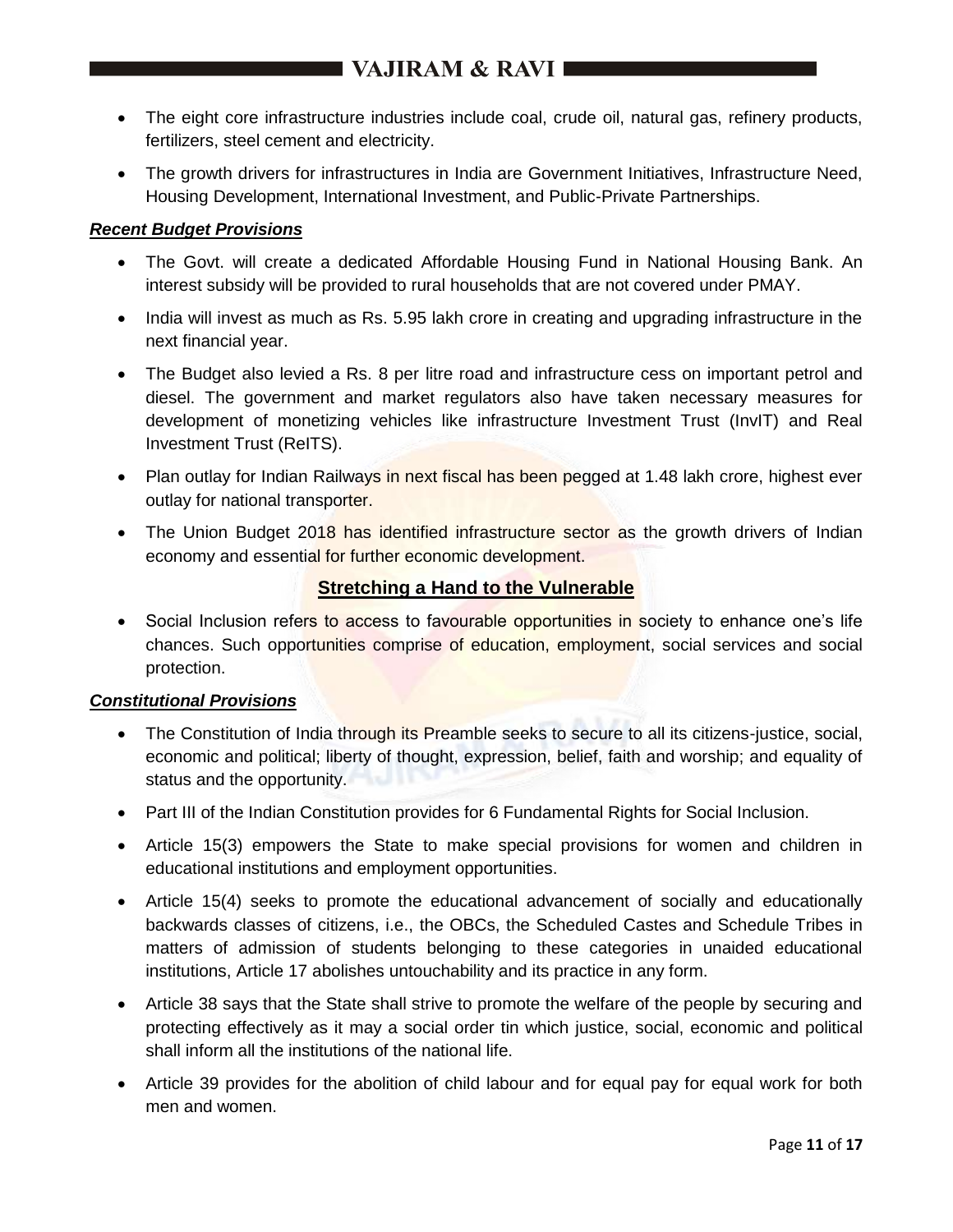# **EXAMPLE VAJIRAM & RAVI**

- Article 41 provides for Right to Work, to education, to public assistance in case of unemployment, old age, sickness and disablement and in other cases of underserved want.
- Article 42 provides for just and humane conditions of work and for maternity relief. The 11<sup>th</sup> Schedule to Article 243 W says that safeguarding the Interests of Weaker Sections of Society including the handicapped and the mentally retarded.

### *Governance Structures*

 The Government of India's Social Inclusion programmes is implemented by the Ministries of Social Justice & Empowerment Tribal Affairs, Women and Child Development and Minority Affairs.

#### *Ministry of Social Justice and Empowerment*

- The Ministry is the custodian of 2 Acts, specifically aimed at curbing (i) untouchability and (ii) atrocities against Scheduled Castes and Scheduled Tribes. These are the Protection of Civil Rights Act 1955 and the Scheduled Castes and Scheduled Tribes (Prevention of Atrocities) Act 1989. The National Commission for Scheduled Castes was set up under Article 383 of the Constitution in 1990.
- The educational empowerment of scheduled castes is through Post Matric Scholarships for Scheduled Caste Students. The Babu Jagjivan Ram Chhatrawas Yojana provides hostel facilities for Scheduled Caste boys and girls in middle schools, higher secondary schools, colleges and universities. For post-graduate SC students, the Government is providing fellowships through the Universities Grants Commission. The Central Government is also implementing programme for SC students for Masters and PhD programmes in specified fields of study.
- The economic empowerment of Scheduled Castes is through the special central assistance to the scheduled castes sub-plan (SCSP).
- The State Scheduled Caste Development Corporations provide credit and inputs by way of margin money loans and subsidy.
- The National Safai Karmacharis Finance and Development Corporation has been established for economic empowerment of scavengers and manual scavengers.

### *Department for Empowerment of Persons with Disabilities (Divayangjan)*

- It deals with the legislation governing different aspects of disability and welfare and empowerment of persons with disabilities.
- These are the Rehabilitation Council of India Act 1992, The Person with Disabilities (equal Opportunities, Protection of Rights and Full Participation) Act 1955 and the National Trust for the welfare of Persons with Autism, Cerebral, Palsy, Mental Retardation and Multiple Disabilities Act 1999.
- There are 3 Statutory bodies under the Department. The Rehabilitation Council of India is responsible for regulating training policies and programmes. The Chief Commissioner for Persons with Disabilities is the statutory functionary under the Act of 1955 to coordinate work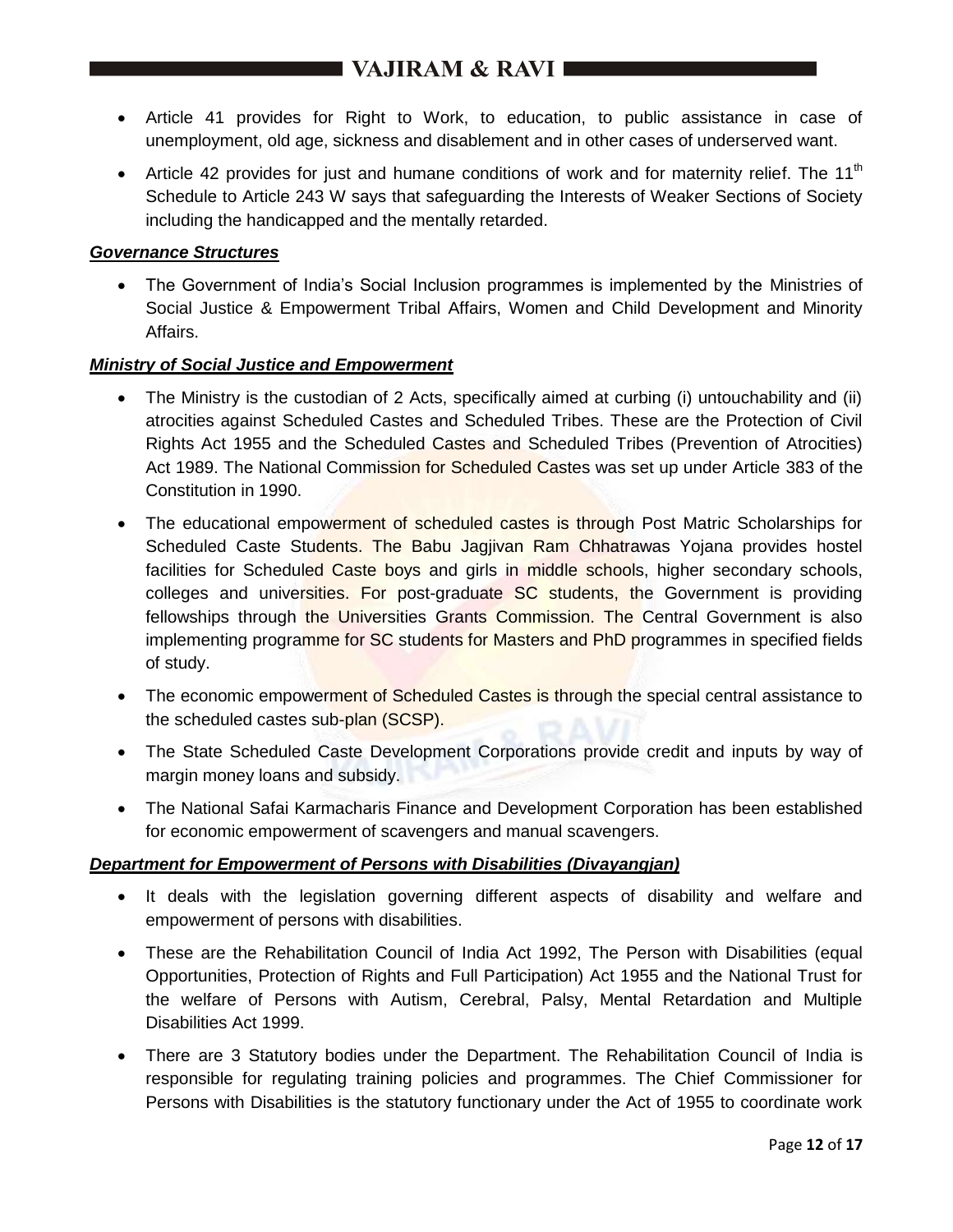of State disabilities. The National Trust is a statutory body, which enables and empowers persons with disabilities to live independently as fully as possible and to extend support to registered organizations providing need-based services.

 The Accessible India campaign is a nationwide flagship campaign to ensure a barrier-free and conductive environment for Devyangians all over the country.

### *Ministry of Tribal Affairs*

- The scheduled areas are notified under Article 244(1) of the Constitution. Article 244(2) relates to those areas in the States of Assam, Meghalaya, Tripura and Mizoram which are declared Tribal Areas and provides for District Councils/Regional Councils for such areas.
- The Ministry administers grants to states comprising of special central assistance to tribal subplan schemes, grants under Article 275(1) of the Constitution of India, grants for the Eklavya Model residential Schools; education grants for vocational training centres in tribal areas, establishment of ashram schools in Tribal Sub-Plan areas, and livelihood support grants for minimum support price for minor forest produce.
- The ministry also provides equity support to the Tribal Cooperative and Marketing Federation of India and the State-Tribal Cooperative and Marketing Federations. The National Scheduled Tribes Finance and Development Corporation provides financial assistance to empower tribals for undertaking self-employment ventures.
- The National Commission for Scheduled Tribes was established under Article 338 A of the Constitution as an independent body to safeguard the rights of tribals.

#### *National Polilcy for Older Persons*

• It encourages individuals to make provisions for their own as well as their spouse's old age; to encourage families to take care to their older family training facilities to train geriatric caregivers and organizers of services for the elderly.

### *Ministry of Women and Child Development*

- It was established in 2006 with the responsibility to advance the rights and concerns of women and children and to promote their survival, protection, development and participation in a holistic manner.
- The policies and programmes of government have been formulated on the lines of the broader vision laid down by the National Policy for Empowerment of Women.
- The Ministry of Women and Child Development is the custodian of several Acts relating to women and children. Prominent among these is the Dowry Prohibition Act, the Prohibition of Child Marriage Act, by Sexual Harassment of Women at Workplace (Prevention, Prohibition and Redressal) Act, and the Juvenile Justice (Care & Protection of Children) Amendment Act 2011.
- The National Commission of Women and the National commission for Protection of Child Rights have been established under the aegis of Ministry of Women and Child Development to safeguard the rights of women and protect children's rights respectively. The National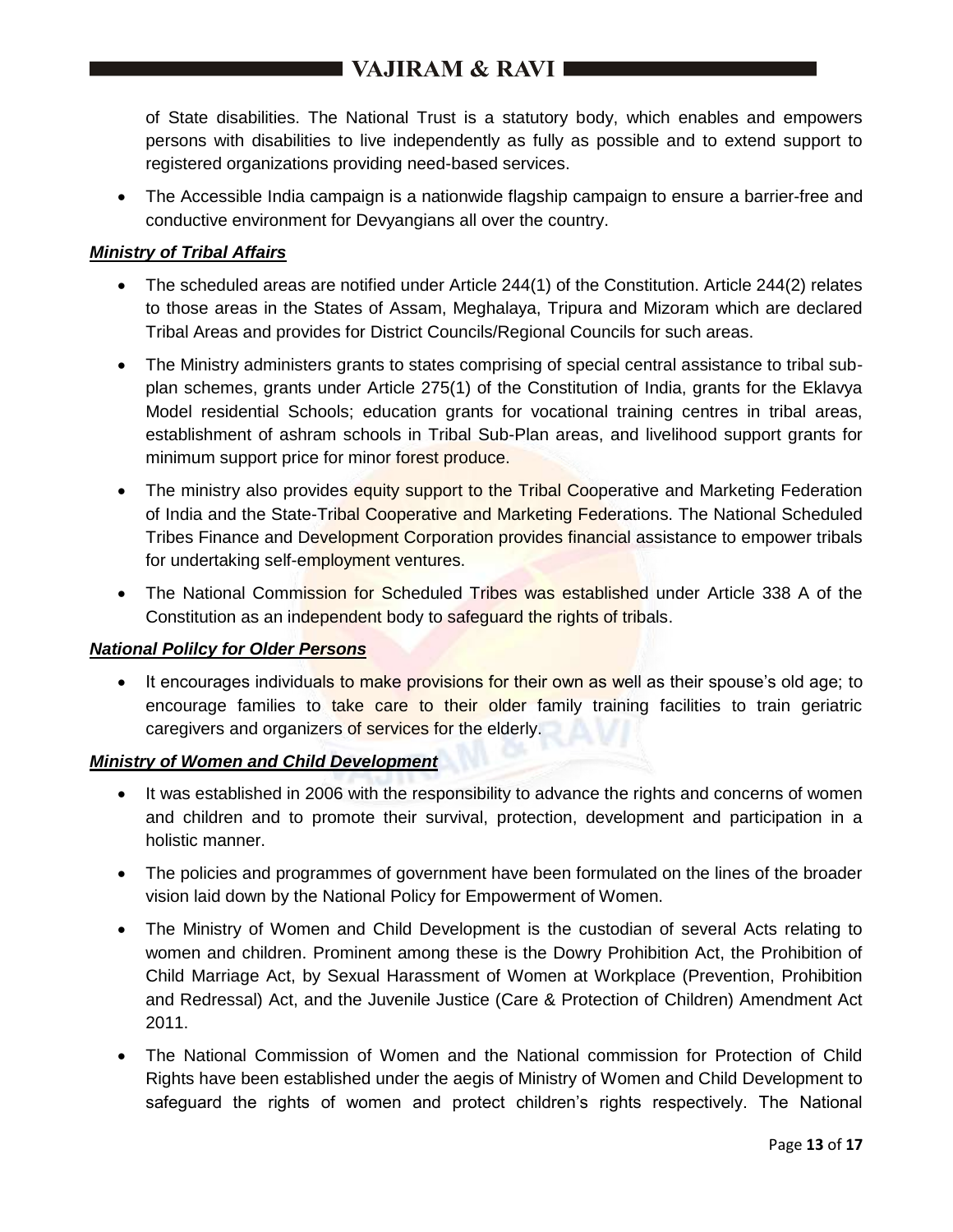Commission on Women took up the "Violence Free Home – A women's right" campaign for awareness generation in Delhi. The protection of Children from Sexual Offences Act 2012 provides protection to all children under the age of 18 years from offences of sexual assault and sexual assault and sexual harassment.

 Among the flagship schemes implemented by the Ministry of Women and Child Development are the Umbrella ICDS, Women Empowerment Schemes like Beti Bacho Beti Padhao and a series of grant in aid schemes in the field of women and child development. The umbrella ICDS comprisses of 6 subcomponents namely the Anganwadi service scheme, the Pradhan Mantri Matru Vandana Yojana, The National Creche Scheme, The Poshan Abhiyan, the Scheme for Adolescent Girls and Child Protection Scheme.

## **Expanding Universal Health Coverage**

- The Government is committed to the holistic development and thus health has been a focus area.
- On the policy front, one of the significant steps has been the announcement of the National Health Policy 2017, to address the current and emerging challenges necessitated by the changing socio-economic and epidemiological landscapes of the country.
- It has brought focus to preventive and promotive health, primary health care and ensuring access, affordability and quality of health services. The other policy initiatives have been the Mental Healthcare Act, 2017, HIV and AIDS (Prevention and Control) Act-2017 and amendment of the Indian Medical Council Act, 1956 for a uniform entrance examination for admission to all medical seats in the country.
- Another landmark initiative to expand the universal health coverage across the country is *Ayushman Bharat*. With its two components viz. Comprehensive Primary Health Care (CPHC) through 1.5 lakh Health and Wellness Centres (HWCs) and the National Health Protection Mission (NHPM), it is a huge step towards UHC.
- NHPM aims to protect the poorest from catastrophic healthcare spending. Health insurance cover of Rs. 5,00,000/- per family per year will be provided to 50 crore people.
- Under the flagship program National Health Mission (NHM), free essential drugs and diagnostics are provided at all public facilities across 29 States/UTs through the Free Drugs and Diagnostics program.
- Another innovative initiative is the Affordable Medicines and Reliable Implants for Treatment (AMRIT). Through 124 AMRIT Pharmacies spreads across 22 States, more than 5200 drugs, implants, surgical disposables and other consumables are sold at the significant discount of up to 50 per cent on market rates.
- The Pradhan Mantri National Dialysis Program (PM-NDP) has served many patients.
- Mothers have been benefited under the Janani Sishu Yojana (JSY). This has brought the institutional delivery in the country to 78.9 percent in 2015-16 from 47 per cent in 2007-08. The new program Pradhan Mantri Surkshit Matritva Abhiyan has helped identify high-risk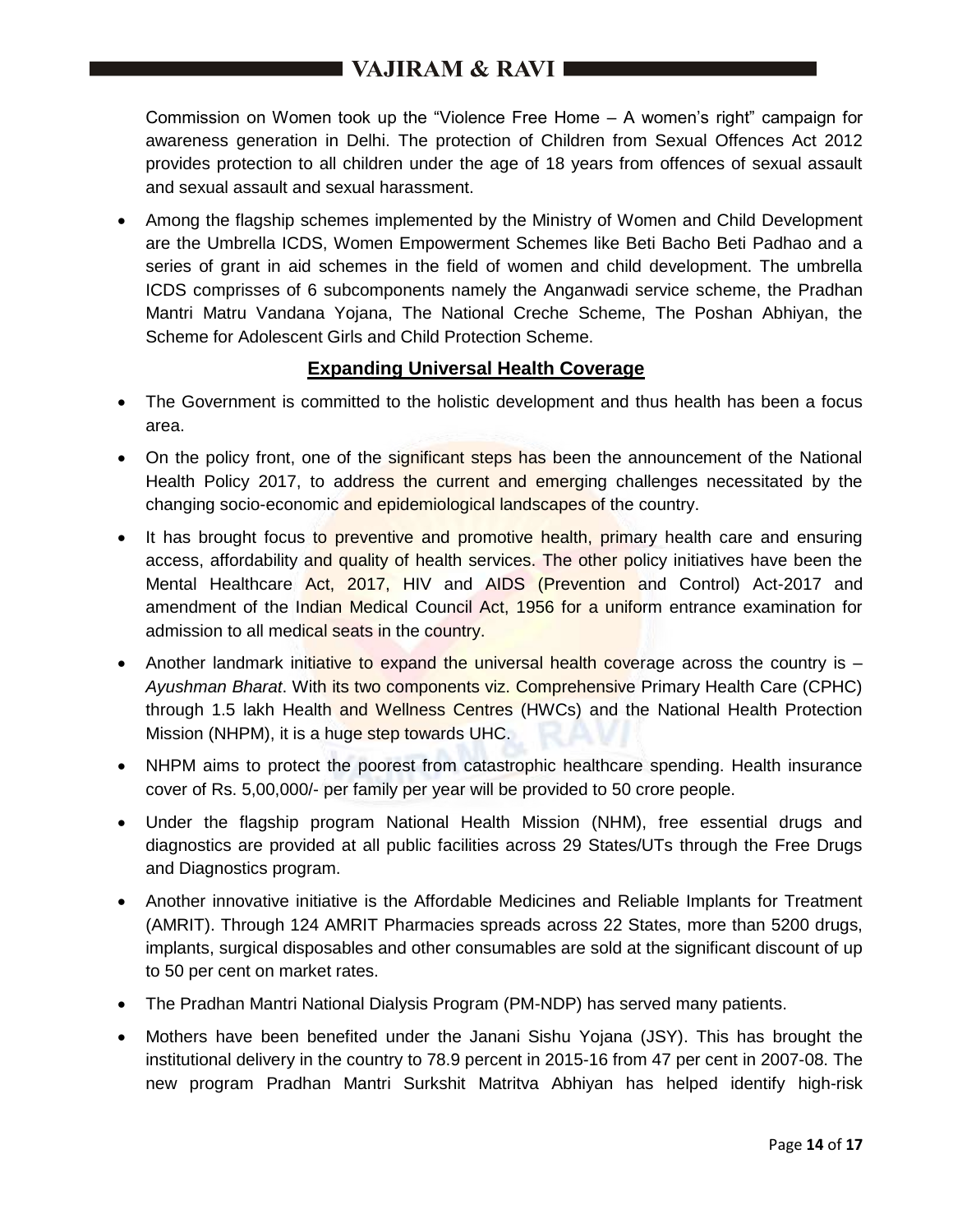pregnancies through antenatal check-ups. Another new initiative has been LaQshya – Labour room Quality improvement Initiative'.

- It is a focused and targeted approach to strengthen key processes related to the labour rooms and maternity operation theatres.
- A singular and landmark achievement has been-India was validated for Maternal and Neonatal Tetanus Elimination (MNTE) in April 2015, much ahead of the global target date of December 2015.
- India's Under-five Mortality Rate and Maternal Mortality Ratio declined at a higher pace than the global average.
- The Total Fertility Rate (RFR) of the country has declined from 3.8 in 1990 to 2.9 in 2005 to 2.3 in the year 2013.
- A significant accomplishment has been an expansion of the world's biggest public health intervention i.e., Universal Immunization Program (UIP), by launching five new vaccines (Measles-Rubella, Pneumococal, Rotavirus, Inactivated Polio and Japanese Encephalitis), bringing total to 12 vaccines. Mission Indra dhanush (MI) was an important component of UIP.
- The MAA-Mother's Absolute Affection has enhanced the focus on breastfeeding. Through Intensified Diarrhoea Control Fortnight (IDCF) to combat mortality in children due to childhood diarrhoea, more than 22.3 crore under-5 children were reached since 2014.
- Nutritional rehabilitation Centres (NRCs) have been established for the management of severe acute malnutrition in under-5 children all across the country. The Rashtriya Bal Swasthya Karyakram (RBSK) entails provision for child health screening and early intervention services through early detection and management of 4 Ds. i.e, Defects at birth, Diseases, Deficiencies, Development delays and free management of 30 identified health conditions including surgery at tertiary health facilities.
- With a high focus on the adolescent health, the Rashtriya Kishor Swasthya Karyakram (RKSK) was launched.
- Mission Parivar Vikas programme was launched in 2016 for increasing access to contraceptives and family planning services in 146 high fertility districts with key initiatives.
- As part of *NayiPehel*, family planning kit is provided by the ASHAs to the newlyweds. Saas Bahu Sammelan are held to encourage young married women and their mothers-in-law to freely discuss matters related to family planning and reproductive health. Under Pradhan Mantri Swasthya Suraksha Yojana (PMSSY), new AIIMS have been announced and medical colleges set up in various districts. The program aims at correcting regional imbalances in the availability of affordable/reliable tertiary healthcare services.
- The Prime Minister has announced the achievement of a TB Free India by 2025. In order to make this a reality, as part of Revised National Tuberculosis Control Program (RNTCP), treatment for drug-sensitive TB is provided through DOT Centres.
- Under the National AIDS Control Program (NACP), Test and Treat' Policy has been rolled out, It covers all patients with Anti Retro Viral (ARV) irrespective of CD count or clinical stage.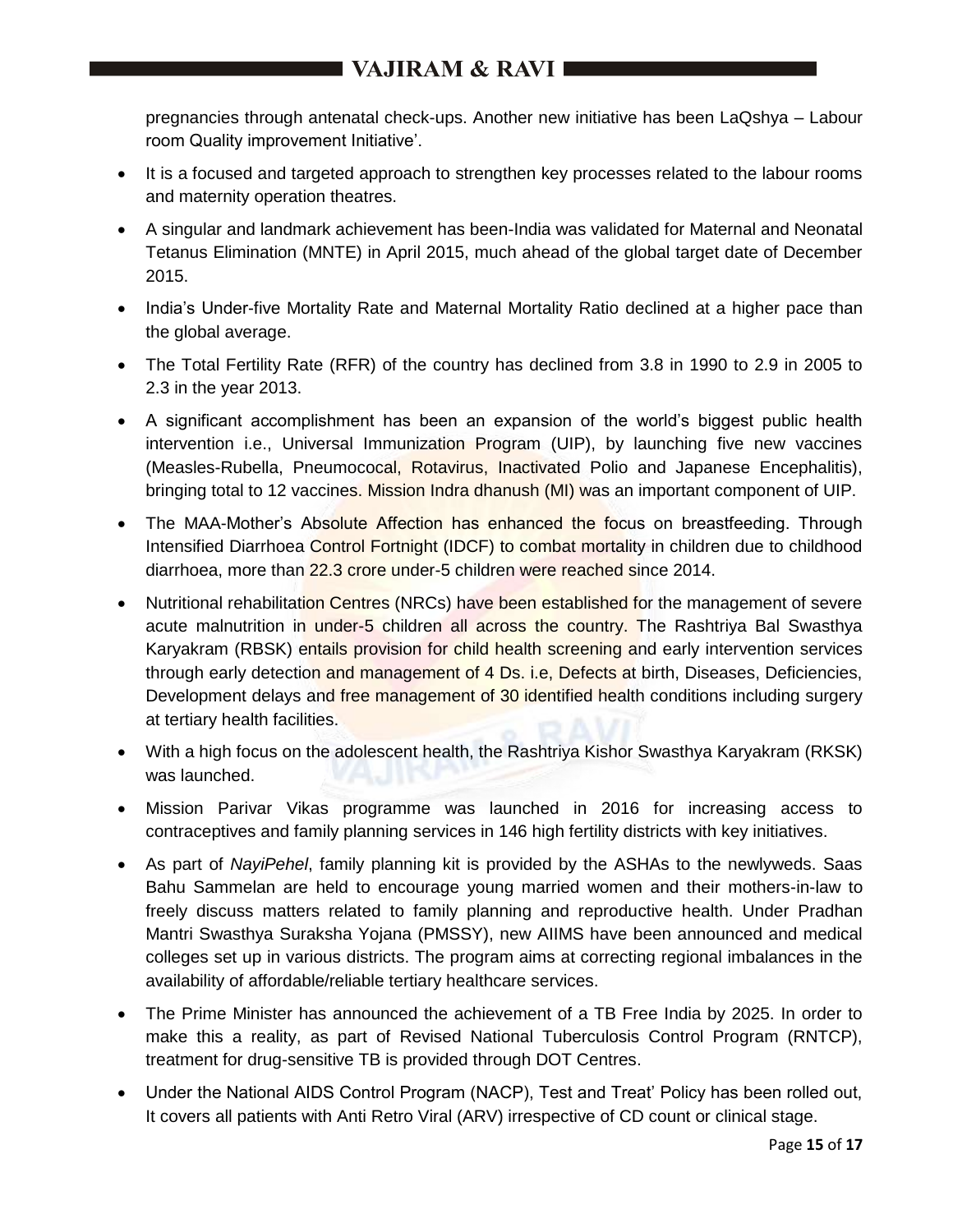MoHFW has several IT initiatives including development of "inter-operable Electronic Health Records (EHR) system, telemedicine services, public health IT solutions (Mother and Child Tracking System (MCTS)/ Reproductive Child Health (RCH) application, Kilkari App, Mobile Academy, ANM on Line (ANMOL), Drug and Vaccine Distribution Management System (DVDMS) ('e-Aushadhi'), TB Patient Monitoring System "Nikshay", SUGAM by Central Drugs Standards Control Organisation (CDSCO) and eRaktKosh etc.) and web portals and mobile applications (National Health Portal (NHP), PMSMA Portal, MeraAspataal (My Hospital), mDiabetes Program, India Fights Dengue App etc.).

## **Decentralised Approach to Tackling Nutrition**

- The highest economic returns to public investment in human capital in India lie in maternal and early-life health and nutrition interventions.
- The 2016 Global Nutrition Report estimated that for every one dollar invested in nutrition could yield a return of 16 dollars.
- Tackling malnutrition however is no easy task. Nutritional interventions for children in isolation can have only a modest impact. Instead, what is required is a holistic and comprehensive plan – with multiple interventions ranging from increased access to health services right from adolescent stages, improved diet and supplements such as fortification, counseling and improved sanitation.
- Till date, India has seen mixed results in past approaches to talking malnutrition.
- As per the third and fourth round of the National Family Health Survey (NFHS), while the percentage of children under 5 who were underweight decreased from 43 per cent to 36 per cent, the percentage of children who were wasted, increased by 1 percentage point, while those that were severally wasted, increased by 1 percentage point, while those that were severely wasted increased by 2 percentage points.
- As of March 2015, 15 percent of total ICDS beneficiaries were malnourished.
- Government of India is committed to improve maternal and child health and increasing the cost norms of the Supplementary Nutrition Programme.
- This was accompanied by the launch of National Nutrition Mission (NNM) with a vow to make India free from malnutrition by making POSHAN Abhiyan the next "Jan Andolan".
- Institutional structures such as the National Council on India's Nutritional Challenges and Executive Committees have been set up; nutrition specific and sensitive schemes have been mapped and access to sanitation facilities has simultaneously improved.
- For the mission to succeed, a decentralised approach with a focus on the first principles namely the 3Fs – funds, functions and functionaries will be critical.

#### *Flexible Financing*